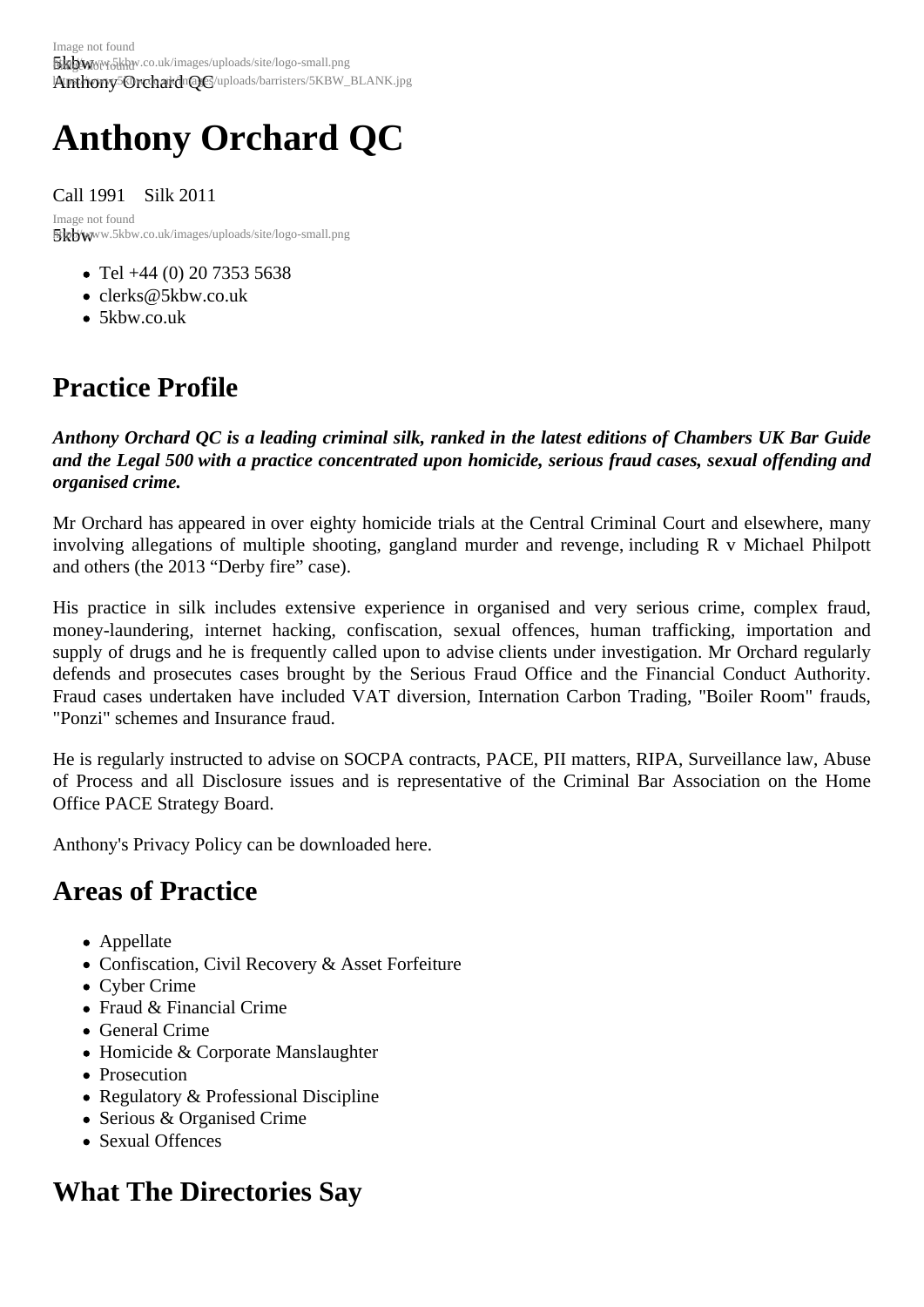'Solicitors wouldn't hesitate to use him – he really is very good.' *Legal 500 - 2019*

"Unflappable and very effective." *Chambers UK 2020*

#### **Reported Cases**

- R v. Waller [1994] Crim. L.R. 863
- R v. Winn-Pope [1996] Crim. L.R. 521
- R v. Sara Smith  $[2002]$  1 Cr App R  $(S)$  61
- Attorney-General's Reference No. 88 of 2002 (Carl Weston Griffiths) [2003] EWCA Crim 3010
- Attorney- General's Reference No. 90 of 2002 (Alan Moulden) [2003] 2 Cr App R (S) 16
- Attorney-General's Reference No. 125 of 2002 (Steven Dunster) [2003] EWCA Crim 1166
- Attorney-General's Reference No. 135 of 2002 (Robert Terrence Gray) [2003] 2 Cr App R (S) 109
- Attorney-General's Reference Nos. 150 and 151 of 2002 (Ashley Leon Warren and Kyrt Anthony Whellams) [2003] 2 Cr App R (S) 111
- Attorney-General's Reference No. 10 of 2003 (R v. J) The Times, 30th May 2003; [2003] EWCA Crim 1620
- Attorney-General's Reference No. 18 of 2003 (Leslie Ivor Tombs) [2003] EWCA Crim 2426
- Attorney-General's Reference No. 64 of 2003 (Moussin Boujettif) [2003] EWCA Crim 3514; The Times, 27th November 2003; [2004] 2 Cr.App.R.(S.) 106 (22); [2004] Crim. L.R. 241
- Attorney-General's Reference No. 73 of 2003 (Umaharan Ranganathan) [2004] EWCA Crim 183; [2004] 2 Cr.App.R. (S.) 337 (62)
- Attorney-General's Reference No. 86 of 2003 (David Parkinson) [2004] 2 Cr.App.R. (S.) 421 (79); [2004] EWCA Crim 428
- Attorney-General's Reference No. 89 of 2003 (Gavin Steill) [2004] EWCA Crim 709; [2004] 2 Cr.App.R. (S.) 502 (94)
- R v. Zuber Makbul Ali & Anandeep Lotay [2004] EWCA Crim 2835; [2005] 2 Cr.App.R. (S.) 2 at p.6
- R v. Peters and others [2005] EWCA Crim 605, [2005] 2 Cr.App.R. (S.) 101
- R v. Jones, Ashman and others [2005] EWCA 3115, [2006] 2 Cr.App.R.  $(S. 19)$
- R v. McGrady [2007] EWCA Crim 192; [2007] 2 Cr.App.R. (S.) 56 at p.347
- $\bullet$  R v. Murdoch [2007] EWCA 1123
- R v. J. and others [2007] EWCA 3133, 72 J.C.L. 196, CA (12/12/07)
- R v. Griffin [2008] 2 Cr.App.R. (S.) 357 (61)
- R v G(G) & B (S) [2009] EWCA Crim 1207
- R v. Gary Kelly [2010] EWCA Crim 197
- R v. Akiniyi and Oniwinde [2010] EWCA Crim 345
- R v. Biddulph [2010] EWCA Crim 567
- R v. Jabbar [2013] EWCA Crim 801

#### **News**

#### **Three jailed for killing that led to mistaken identity murder**

25 January 2022

Three men jailed for killing that led to mistaken identity murder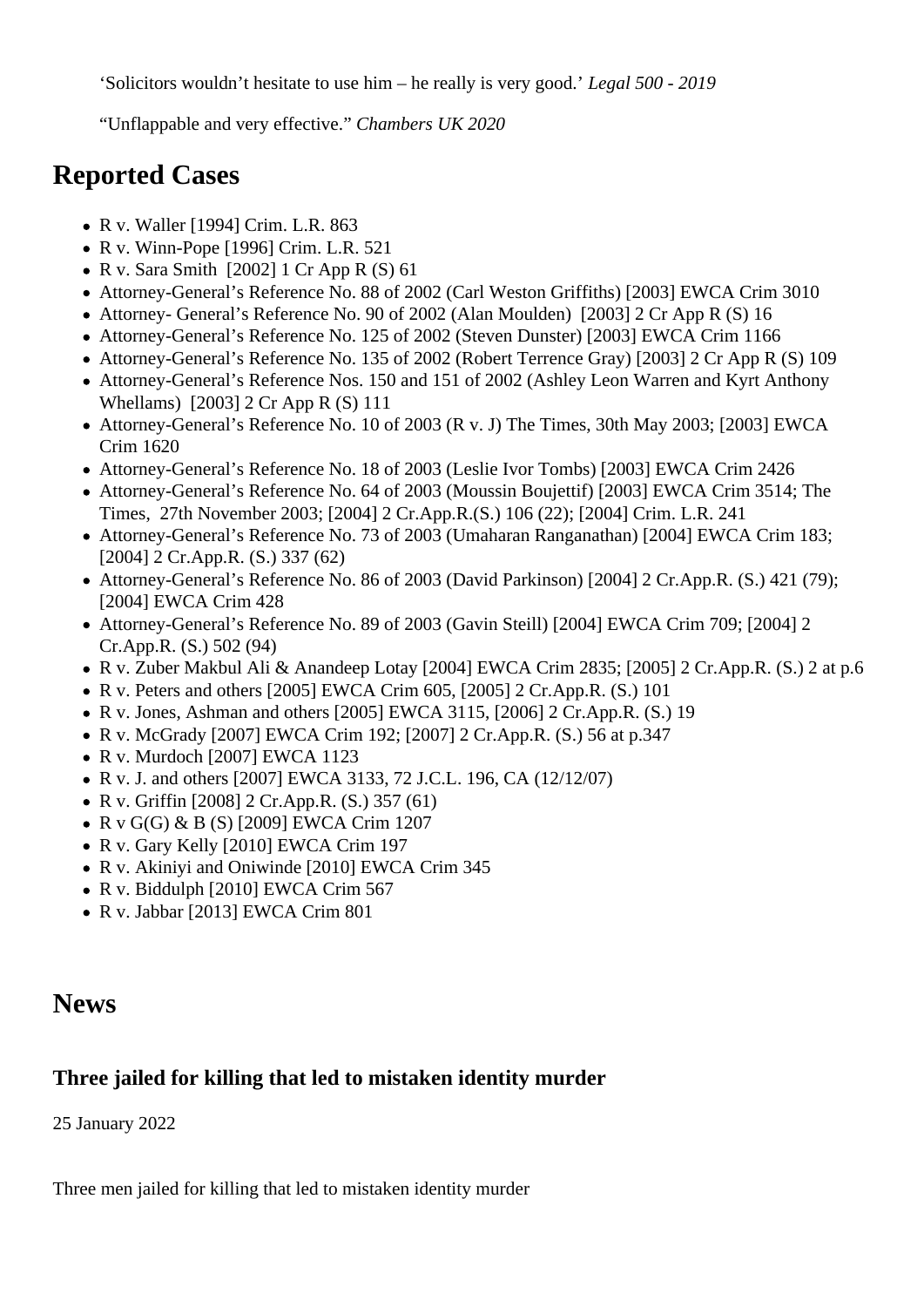Prosecuted by Anthony Orchard QC Catherine Farrelly.

BBC News Report

[Two found guil](https://www.bbc.co.uk/news/uk-england-london-60088246)ty of killing that sparked gang feud

25 October 2021

Prosecuted by Anthony Orchard QC & Catherine Farrelly.

https://www.bbc.co.uk/news/uk-england-london-59012621

[Sven Badzak murder accused appears at Old](https://www.bbc.co.uk/news/uk-england-london-59012621) Bailey

15 March 2021

The alleged killer of an aspiring lawyer who was stabbed to death on a trip to Waitrose for orange juice appeared at the Old Bailey this morning. Prosecutor Anthony Orchard QC said "Sven Badzak was stabbed so badly he died at the scene."

https://www.standard.co.uk/news/crime/sven-badzak-killing-old-bailey-murder-trial-b924145.html

### [Recent Cases](https://www.standard.co.uk/news/crime/sven-badzak-killing-old-bailey-murder-trial-b924145.html)

R v Gopaul and Bannerman [C.C.C.] 2020

Homicide

Anthony Orchard Q Ged William Davis for the prosecution in a murder trial following an incident outside a nightclub in which a man was stabbed. After the killing the Defendant fled to Cyprus with the assistance of a friend, who was convicted of assisting an offender. The Defendant was extradited [to the UK in 2019.](/barristers/profile/anthony-orchard-qc)

Press coverage:

[R v Bryan &](https://www.dailymail.co.uk/news/article-8990217/Killer-22-stabbed-peacemaker-death-fight-outside-London-nightclub-jailed-22-years.html) Ahwan [Kingston] 2020 2020

Murder

Anthony Orchard QC ed William Davis in the prosecution of two defendants for an incident in Kingston town centre in which a van was deliberately driven at one males, and another was fatally stabbed.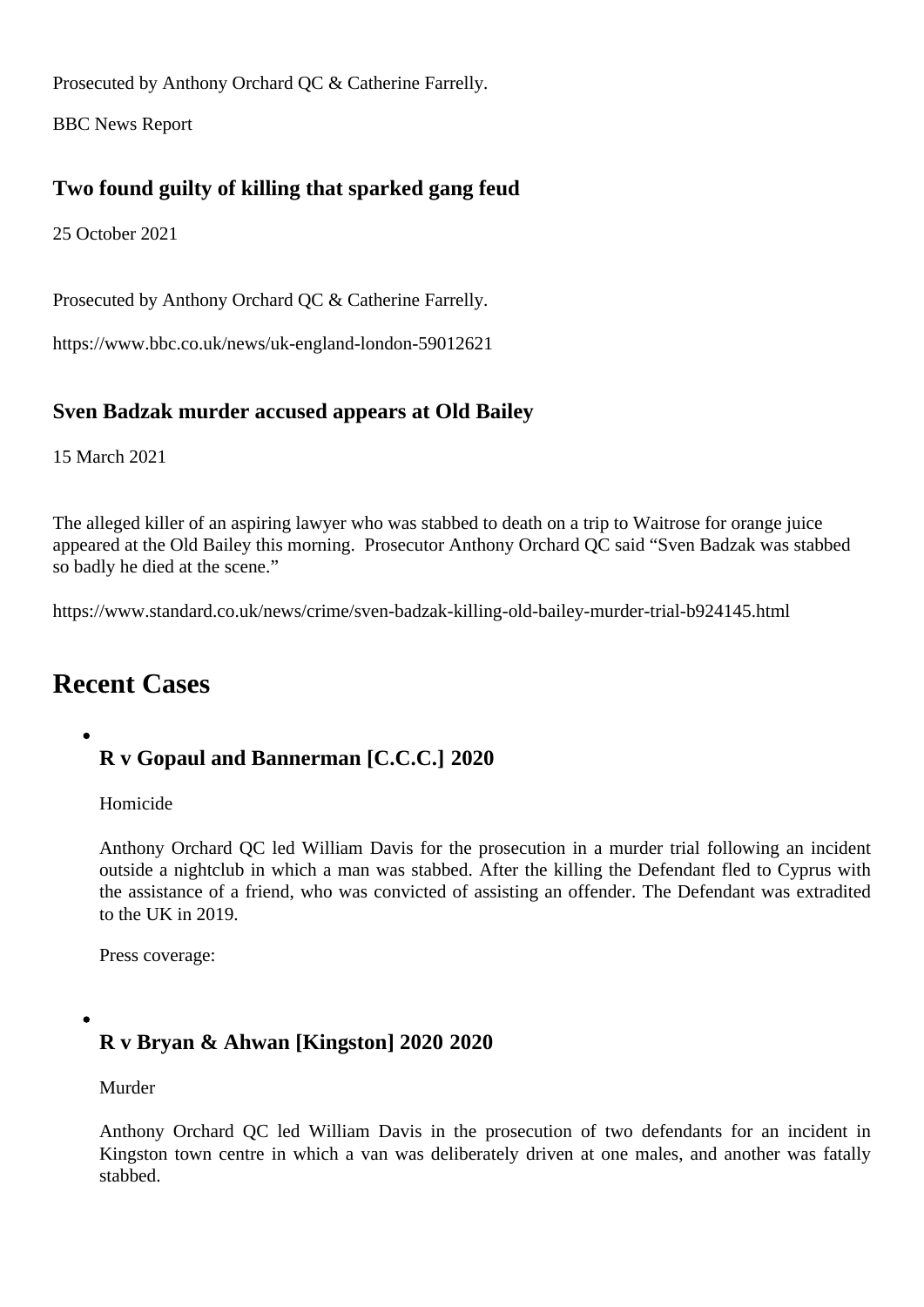Press Coverage here.

## [R v SA \[C.C.C.\]](https://www.mirror.co.uk/news/uk-news/mum-teen-knifed-red-alert-22928303) 20202020

Murder

Anthony Orchard QOed William Davis in the prosecution of a defendant in connection with an incident at an all-night party in Aldgate in which one man was fatally stabbed, and three others were injured.

R v. Donovan & Woolcock [C.C.C.] 2019

Loss of control murder

Anthony Orchard QCed Charlotte Newell for the prosecution in a murder trial involving two cousins for the murder of their great uncle. The first defendant alleged loss of self-control; both defendants convicted following a trial.

[BBC report here.](/barristers/profile/anthony-orchard-qc)

[Operation No](https://www.bbc.co.uk/news/uk-england-london-47977741)rthacre [C.C.C] 2018

Gang related Murder

Anthony Orchard Q O ed the prosecution in this gang related murder trial where a woman was killed after a bullet ricocheted off a wall and hit her.

[News report here](/barristers/profile/anthony-orchard-qc)

[Operation Ne](https://www.bbc.co.uk/news/uk-england-london-44241133)wlands [C.C.C] 2018

Murder

Anthony Orchard QCed Danny Robinsonin prosecuting four defendants for murder, in a trial that lasted 3 months. The defendants were convicted and sentenced to life imprisonment after being found guilty of murder, violent disorder and perverting the course of justice.

[News report here](/barristers/profile/anthony-orchard-qc)

News report here

[R v G & ors \[C](http://www.wandsworthguardian.co.uk/news/16130904.Four_teenagers_who_murdered_17-year-old_in_Battersea_jailed_for_combined_85_years/).C.C] 2018

Murder [Trial and subsequent Retrial]

Anthony Orchard Q C prosecuted this trial and retrial for murder. Two defendants were convicted of murder and another of perverting the course of justice. The victim had been repeatedly stabbed and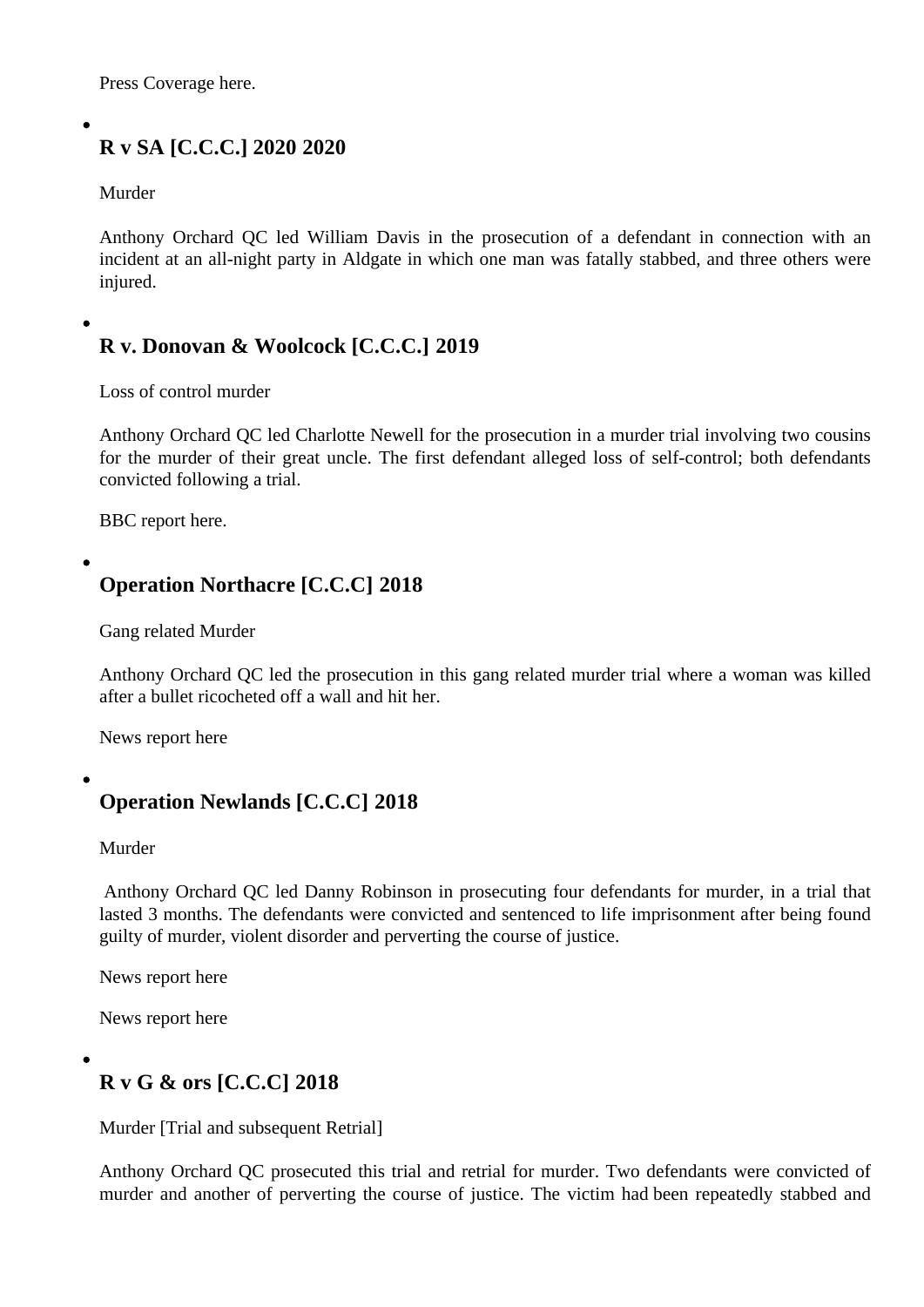News report here

### [R v J \[C.C.C\]](https://www.thesun.co.uk/news/6684765/reveller-was-slashed-to-death-in-his-boxer-shorts-at-drink-and-drugs-party-before-staggering-onto-the-street/) 2018

Manslaughter of childhood friend

Anthony Orchard QC appeared for the Crown at the Old Bailey, where the defendant pleaded guilty to manslaughter on the first day of his trial. The defendant was sentenced to 14 years and nine months imprisonment. The victim and defendant were childhood friends and had arranged to meet at the time [of the incident to set](/barristers/profile/anthony-orchard-qc)tle their unresolved tensions. The victim died by a single stab wound to the chest.

R v. Kibusi & ors [C.C.C.] 2017

Revenge Execution

Anthony Orchard Q Ged Charlotte Newellin this prosecution of 3 men for the "Revenge Execution" of a rival gang member following a knife fight the previous day. The victim was shot in the chest with an automatic pistol at close range during broad daylight in a street in Ilford East London. They were [each sentenced to li](/barristers/profile/anthony-orchard-qc)fe i[mprisonment with](/barristers/profile/charlotte-newell) a minimum of 30 years.

News report here.

[Operation Map](http://www.dailymail.co.uk/news/article-5082091/Drug-dealer-trio-jailed-30-years-shooting.html)ledurwell [C.C.C.] 2017

Drug related Shooting in East London

Anthony Orchard Q Ged Danny Robinsonn this drug related Old Bailey murder trial. The victim was shot dead at his front door of his residence in Stratford East London in the early evening.

[Operation Marrick](/barristers/profile/anthony-orchard-qc) [C[.C.C.\] 2017](/barristers/profile/danny-robinson)

Gang Murder

Anthony Orchard Q Geading Ben Temple appeared for the Crown in this Old Bailey murder trial involving the gang related murder of a teenager in South Harrow. 2 Teenagers from a rival gang were sentenced to life imprisonment.

R v. Sroka [C.C.C.] 2017

Murder of girlfriend by jilted lover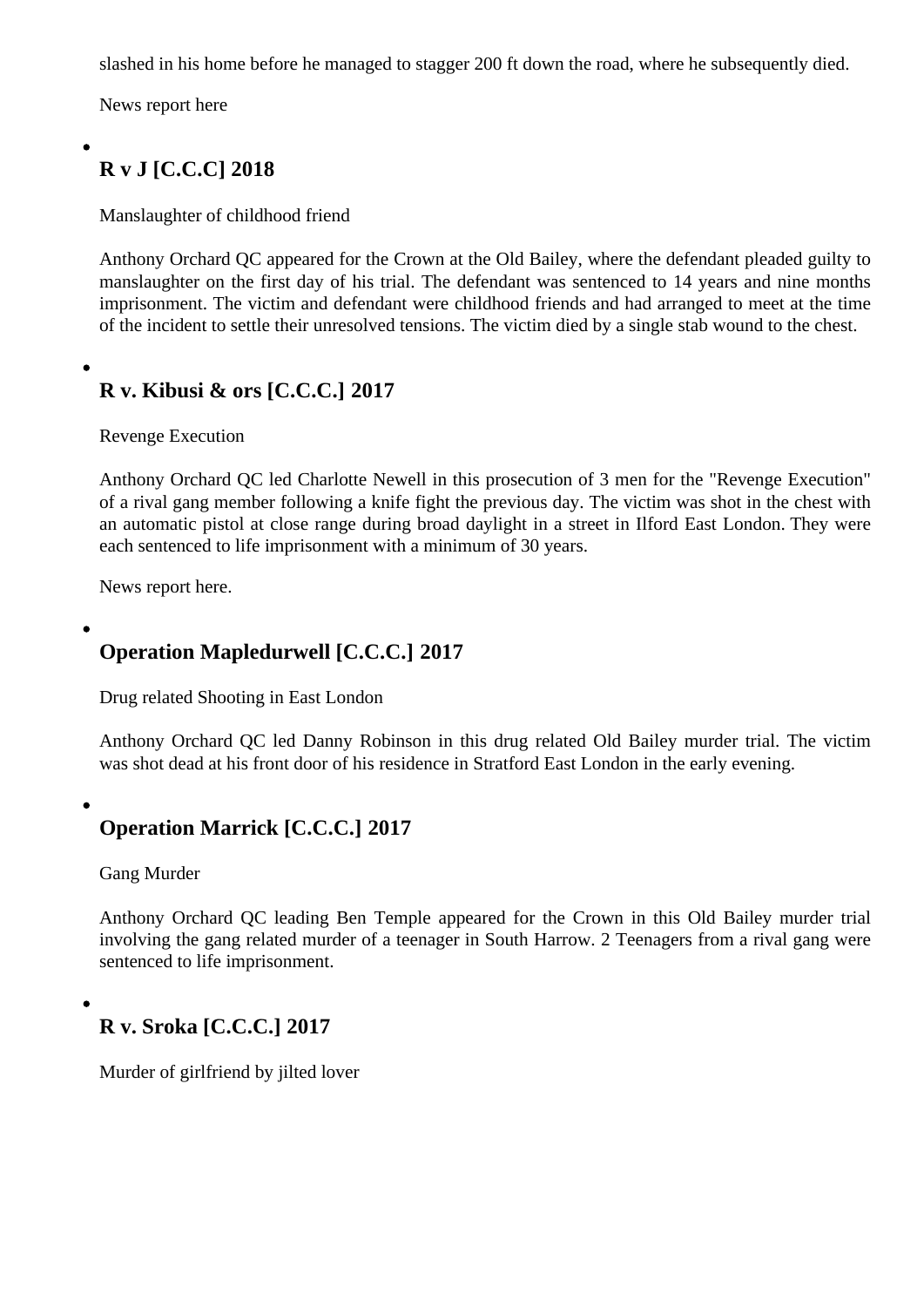Anthony Orchard QCled Charlotte Newelltor the prosecution in this Old Bailey murder trial involving the brutal killing of a 29 year old woman by her jealous boyfriend when he discovered a Post Office redirection letter confirming she was leaving him.

R v. Timon [C.C.C.] 2017

Murder of City Banker

Anthony Orchard QC prosecuted this defendant for killing a banker with one punch in an "unprovoked and gratuitous" attack.

News report here.

[R v. SK \[Read](https://www.theguardian.com/uk-news/2017/feb/24/trevor-timon-jailed-six-years-killing-oliver-dearlove-one-punch-london)ing] 2017

Rape of Common Law Wife

Anthony Orchard QC successfully represented this defendant whom was cleared of all charges of allegedly drugging and raping his common law wife. Instructed by BCL Solicitors LLP.

[R v. Dobby \[C.C.C](http://www.5kbw.co.uk/barristers/profile/anthony-orchard-qc).] 2017

Drug user admits manslaughter after two killed in Penge car chase

Anthony Orchard QC eading Jonathan Polnay appeared for the Crown in this case involving the death of an aunt and 10 year old nephew killed by a drug user during a car chase with Police. The defendant was sentenced to 12 years.

[News report here.](http://www.5kbw.co.uk/barristers/profile/anthony-orchard-qc)

[R v. Badran \[W](https://www.theguardian.com/uk-news/2017/feb/02/drug-user-admits-manslaughter-after-10-year-old-boy-killed-in-car-chase)ood Green] 2016

Sexual Assaults

Anthony Orchard Q C prosecuted this child rapist who committed a string of horrifying attacks upon children aged between 10 and 12, just months afre being released from prison having been convicted of raping a 9 year old girl.

[Daily Express Repor](/barristers/profile/anthony-orchard-qc)t here.

[R v. Edwards \[C.C.C.](http://www.express.co.uk/news/uk/693171/Man-accused-child-sex-attacks-North-London-Wood-Green-Court-trial)] 2016

Murder

Anthony Orchard QC ed Ben Temple for the Crown in this matter where the defendant had strangled her mother. The defendant had a history of psychiatric illness, with violence to family members,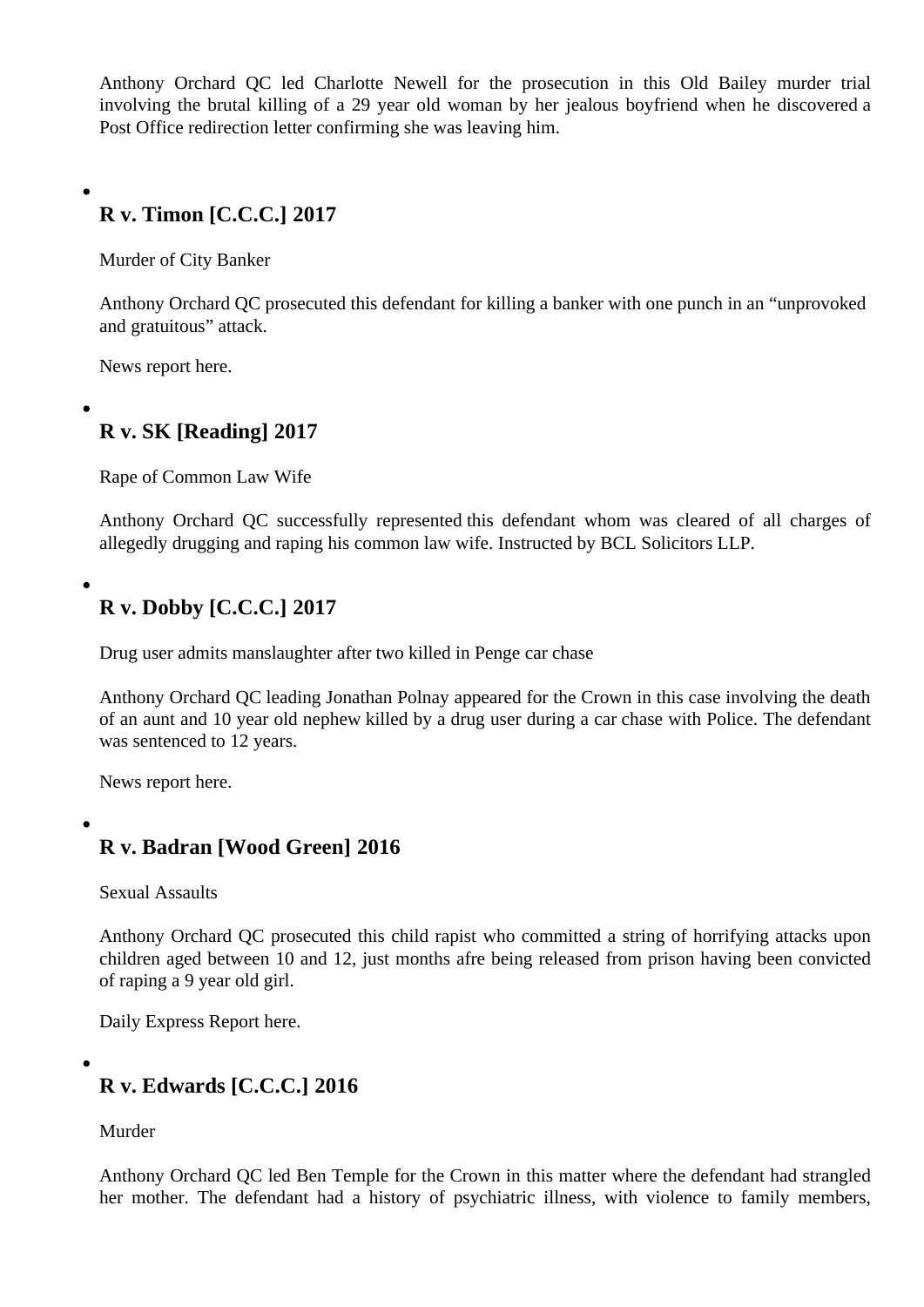disorder.

Evening Standard report here.

[R v. Aidid & ors \[C.C.C.](http://www.standard.co.uk/news/crime/daughter-appears-in-court-accused-of-mothers-murder-in-south-london-a3187161.html)] 2016

Murder

Anthony Orchard QC led Ben Templen this prosecution of 3 women who beat a 21 year old women to death in North London.

[Evening Standard re](/barristers/profile/anthony-orchard-qc)po[rt here.](/barristers/profile/benjamin-temple) 

[R v. De Silva \[C.C.C.\] 20](http://www.standard.co.uk/news/crime/we-beat-her-pretty-badly-two-women-21-battered-woman-to-death-after-row-in-north-london-a3221531.html)16

Murder

Anthony Orchard QC ben Temple for the prosecution in this revenge murder by shooting after an altercation in Wembley, North London.

[Evening Standard re](/barristers/profile/anthony-orchard-qc)po[rt here.](/barristers/profile/benjamin-temple)

[R v. Mazikhana \[Southw](http://www.standard.co.uk/news/crime/man-who-went-on-the-run-after-fatal-shooting-jailed-for-life-a3177531.html)ark] 2015

Murder

Anthony Orchard QC prosecuted this defendant for the brutal murder by stabbing of his wife.

Evening Standar report here.

[R v. B & anr \[C.C.C.\] 2](http://www.standard.co.uk/news/crime/mechanic-stabbed-wife-to-death-at-home-two-weeks-after-he-was-cleared-of-beating-her-up-a2472226.html)015

Murder

Anthony Orchard Q alefended this 18 year old youth whom was acquitted following a half time submission, in this knife attack joint enterprise murder.

[Guardian report her](/barristers/profile/anthony-orchard-qc)e[.](/barristers/profile/anthony-orchard-qc)

[R v. Al-Bassam](https://www.theguardian.com/uk-news/2015/feb/04/judge-condemns-needless-use-knifes-kai-steele-alex-scott) & ors [Southwark] 2013

Lulszec Hacking trial

Anthony Orchard QC defended in this complex conspiracy to commit cyber attacks on organisations such as Sony,EA sports, News International and the Serious and Organised Crime Agency. Mr Orchard's client was the only to receive a non-custodial sentence.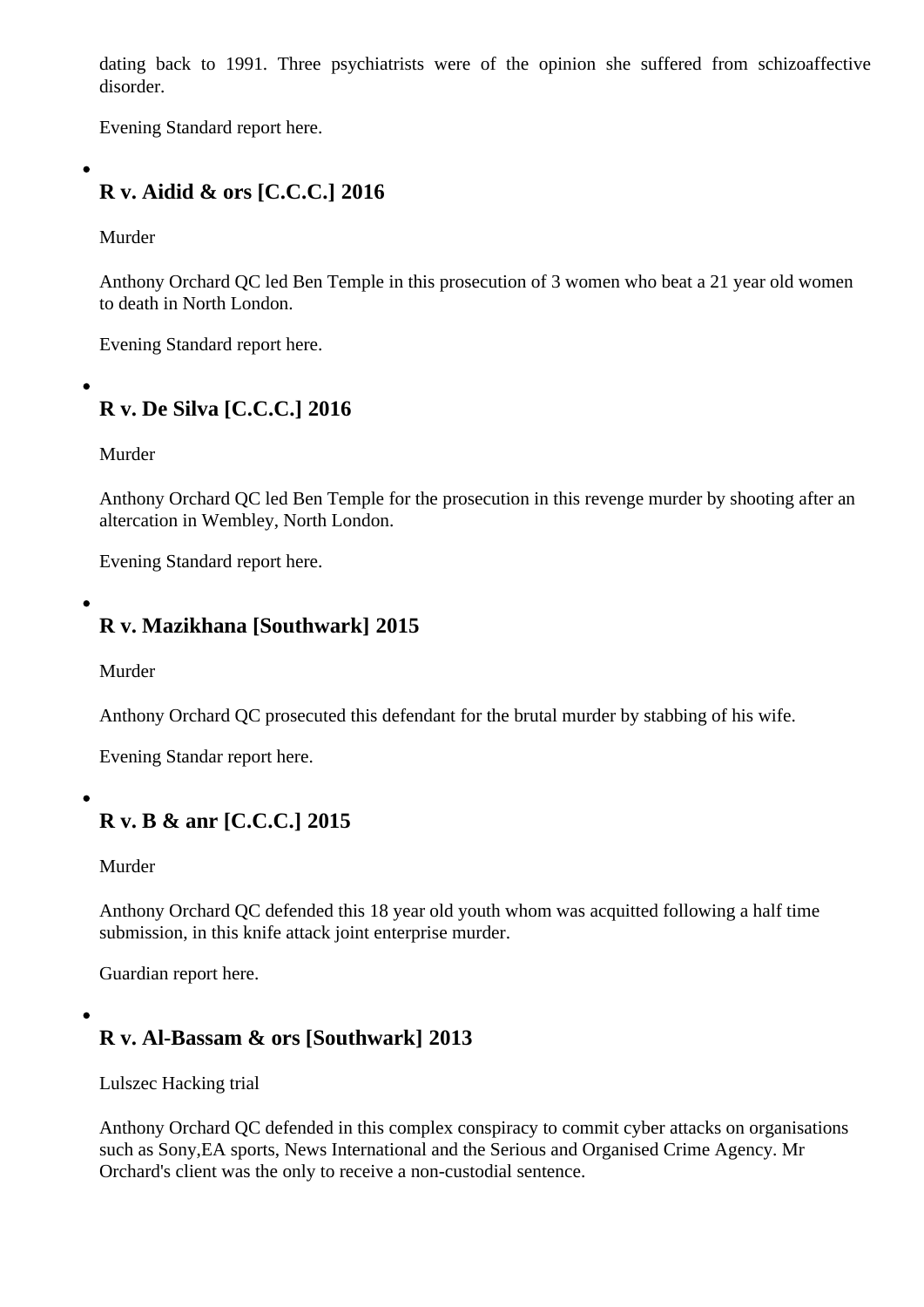BBC report here.

[R v. Osolase](http://www.bbc.co.uk/news/technology-22552753) [Canterbury] 2013

Human Trafficking

Anthony Orchard QGwas defence Counsel in this trial involving allegations of human trafficking, rape, sexual assaults and ritual assault (voodoo) relating to young girls trafficked from Nigeria via the UK to Europe. Issues dealt with included admissibility of overseas evidence; mobile telephone and [cell site analysis; iss](/barristers/profile/anthony-orchard-qc)ues of character (defendant and witnesses); extensive video testimony and allege organized ritual assault said to be used as a control mechanism.

R v. D & ors 2012

£58 million VAT Diversion fraud

Anthony Orchard QC defended in this complex and long running multi-handed conspiracy against HMRC.

[R v. H & ors 2012](/barristers/profile/anthony-orchard-qc)

£38m International Carbon Trading VAT fraud.

Anthony Orchard QC defended in this £38 million international carbon Trading VAT fraud.

[R v. Salami & ors](/barristers/profile/anthony-orchard-qc) [Southwark] 2011

"o2" Mobile Phone Fraud

Anthony Orchard QC defended in this £4 million international mobile phone fraud perpertrated upon O2.

[Operation Slick \[S](/barristers/profile/anthony-orchard-qc)outhwark] 2011

£27m Boiler Room Fraud

Anthony Orchard QC defended in this £27 million boiler room fraud.

[R v. Roope & ors](/barristers/profile/anthony-orchard-qc) [Worcester] 2010

£2m Investment Fraud

Anthony Orchard QC defended in this £2m SFO investment scam.